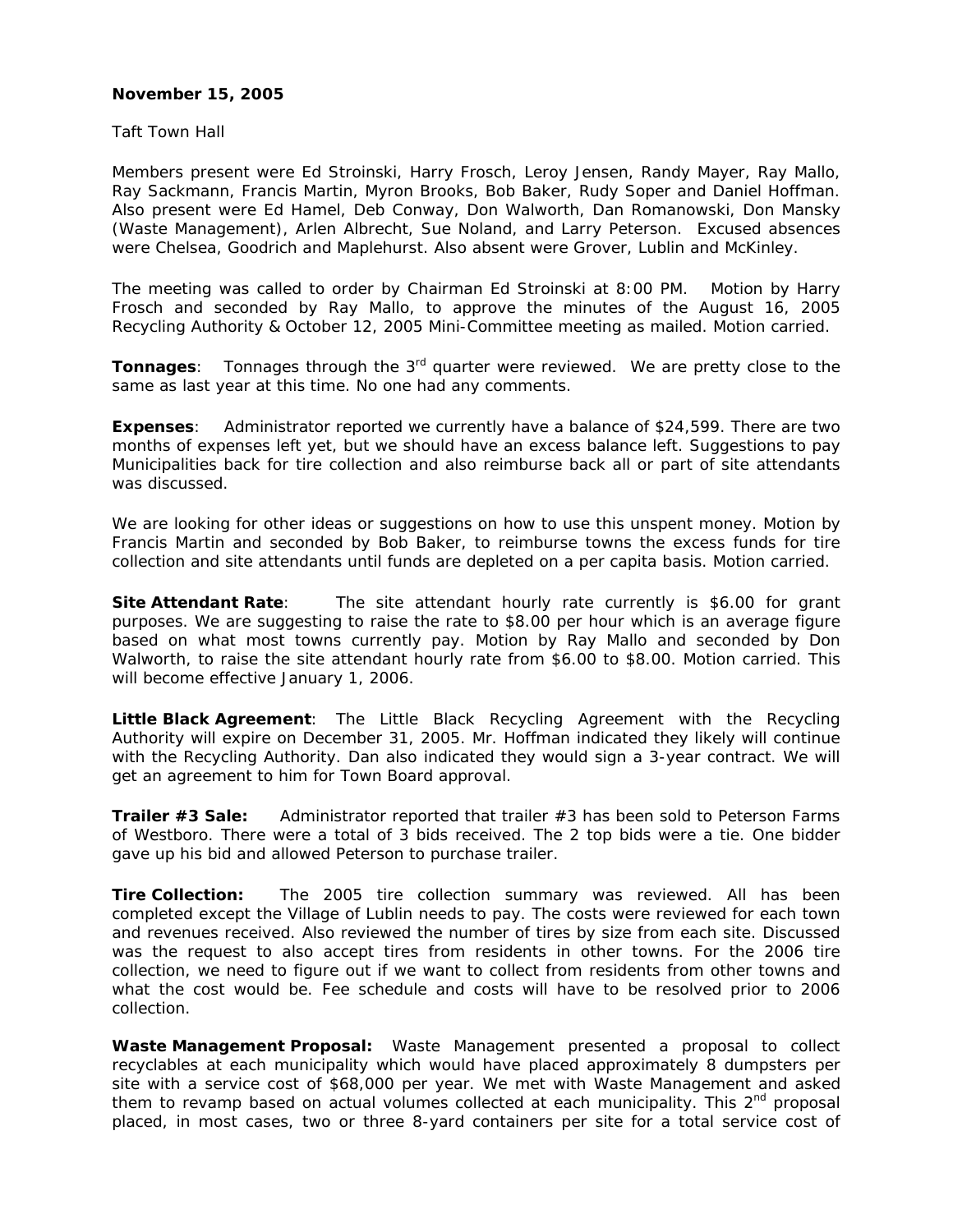\$24,600 for a year. Our 2004 costs were \$22,800 with CRC. With the Waste Management proposal we would not need the trailers as Waste Management would provide containers and service them. If Waste Management is selected we would ask for a 10 year contract and require a stipulation that Waste Management's proposal will not exceed the current proposal if changes need to be made. Deb Conway asked that we get a comparison from Onyx too to see if they are interested. We feel each municipality should have a vote whether they are at the meeting when a vote is taken or not. We discussed sending a questionnaire to Recycling Authority members to see how each municipality feels about the 2<sup>nd</sup> proposal and which way that member would like to go.

Motion by Randy Mayer and seconded by Dan Hoffman to check with Onyx to see if they are interested and if not, then send survey. If they are interested, then send out Onyx quote and questionnaire. Motion carried.

**Brochures**: Discussed was preparation of the brochures. It was decided to do report cards but hold off on the brochures until we decide which program we are going to continue with.

**2006 Recycling Grant Application**: Administrator reported the 2006 Recycling Grant application was submitted to the DNR. In talking with the DNR Recycling Specialist we should anticipate the same grant amount as last year plus approximately \$3000 as Recycling Efficiency Incentive Grant with Westboro.

**Trailer New Set-up**: The new trailer set-up was discussed. The towns gave their personal needs for trailer set-up. The consensus was there should be 2 to 3 big gaylord ones in front. Also decided we will not do anymore trailer changes until we decide which way collection system will be used.

The next meeting is scheduled for February 21, 2006 at Town of Deer Creek. Motion to adjourn at 9:30 PM by Ray Mallo and seconded by Ray Sackmann. Motion carried.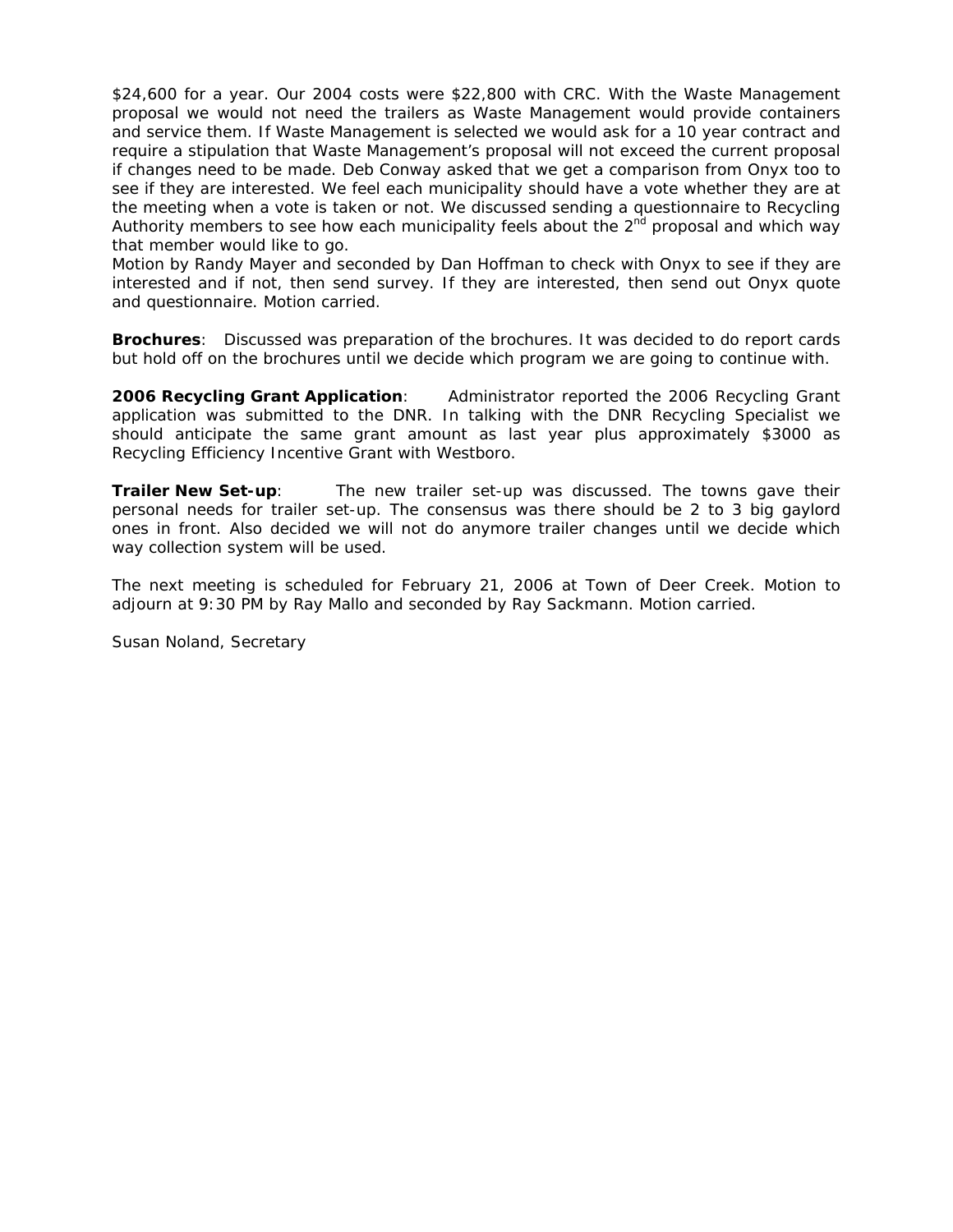## **October 12, 2005**

Mini Committee West Entrance, Courthouse

Present were Randy Mayer, Mike Roiger (Mike departed at 2:30), Daniel Hoffman, Don Mansky (Waste Management), Arlen Albrecht, Larry Peterson and Sue Noland.

The meeting convened at 1:40 PM. Three members of the Recycling Authority met to review and discuss the Waste Management proposal for recycling and garbage services.

Don Mansky, Waste Management, went through and explained the current proposal and how the rates were established. The proposed costs would be for 3 paper containers and 3 co-mingled containers that would be serviced every two weeks. With this proposal, it would cost approximately \$68,000/year for servicing. Different scenarios were discussed with reducing the number of containers at some of the sites and servicing less often. Our current cost for a year of processing and transportation is approximately \$22-23,000. It is possible with these new containers, there may be a savings if some of the sites go from 2 site attendants down to 1.

After discussion, it was decided Mr. Mansky should do some more site specific refiguring. He will revise the proposal as to the number of containers each municipality may really need based on volumes collected in a year and also the servicing frequency. He will also present us with actual facts and figures for the Town of Medford which is already going this route.

Mr. Mansky will get us a revised proposal by next week. We will then send it out the 3 Committee members and they will let us know if we should conduct another meeting or present to the Recycling Authority at their next meeting. Meeting adjourned at 2:45 PM.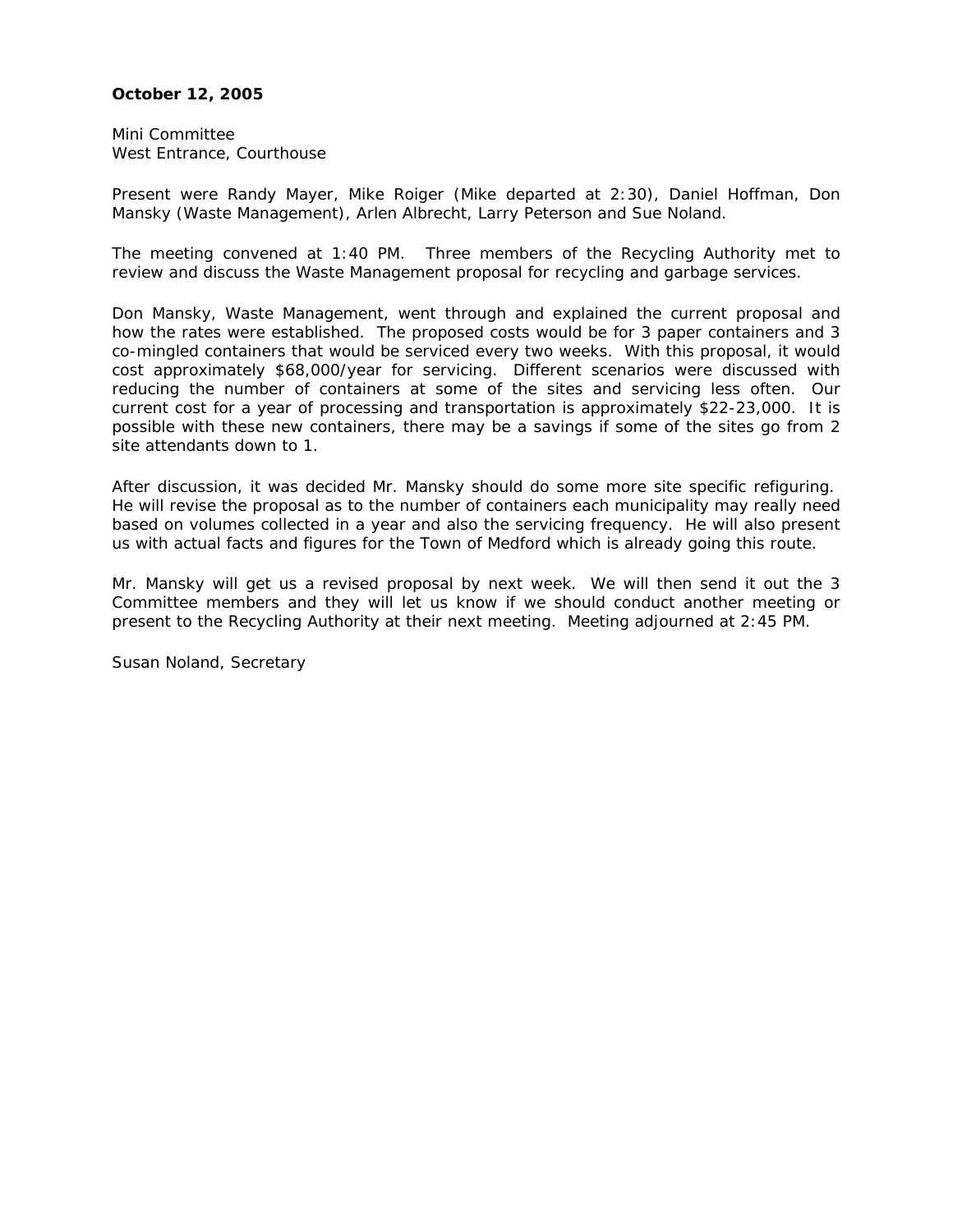Town of Goodrich Goodrich Town Hall

Members present were Ed Stroinski, Harry Frosch, Leroy Jensen, Tony & Ruth Prasnicky, Randy Mayer, Ray Mallo, Dave Giera, Scott Mildbrand, Ray Sackmann, Rod Kropp, Francis Martin and Daniel Hoffman. Also present were Mike Roiger, Ed Hamel, Deb Conway, Larry Ziembo, Cindy Ziembo, James Kreklau, Donald Purvis, Vern Pernsteiner, Don Mansky (Waste Management), Arlen Albrecht, Sue Noland, and Larry Peterson. Absent were Representatives from Jump River & Roosevelt (excused) and Ford, Grover and Lublin.

The meeting was called to order by Chairman Ed Stroinski at 8:00 PM. Motion by Harry Frosch and seconded by Francis Martin, to approve the minutes of the May 17, 2005 meeting as mailed. Motion carried.

**Tonnages:** Tonnages for the 2<sup>nd</sup> quarter were reviewed. We are up from last quarter and last years quarter. Third quarter is not yet completed.

**Expenses:** Administrator reported we received \$108,828 grant dollars from DNR. The City was paid their share of \$32,114.00 and Joint Rib Lake was paid \$21,833. Recycling Authority retained \$54,880. Thus far the Recycling Authority spent \$23,668 and our current balance available is approximately \$31,000.

**Big Box Usage:** The only comment received was from Hammel in that their current trailer on site is low and they could not stack a second row on top. (Trailer #14)

**Trailer Sale or Lease:** Discussed was the sale or lease of trailer #13 to Browning. Browning is not interested in purchasing. The Recycling Authority will retain as a spare for now.

**Sale of Trailer #3:** Trailer #3 needs to be sold. There is a problem with the 5<sup>th</sup> wheel plate where trailer is hooked to tractor. Currently, we have 19 trailers including  $#3$ . Motion by Mike Roiger, second by Dan Hoffman, to sell trailer #3. Motion carried. We will advertise the trailer for sale.

**Trailer #6:** Administrator reported Trailer #6 was sold to Tim Peterson from Westboro for the minimum bid of \$500.

**Tire Collection:** The tire collection was discussed. A total of 13 municipalities have been collected from. We have one more collection to do this weekend. The volumes appear to be down even more than last year. We hope this is due to the consumer leaving tires with the dealer when replaced. The "pay as you go" plan for tires has significantly lowered the number of tires collected.

**Cooperative Agreement:** The 2006 Cooperative Agreement with the City of Medford and Joint Rib Lake has been signed for year 2006. There were some minor changes that were discussed at the last Recycling Authority meeting and have been resolved. All is complete.

**Site Attendant Wages:** Site attendant wages were discussed. Currently we allow \$6/hr for site attendant costs. A survey of the municipalities present indicate an average of \$8/hr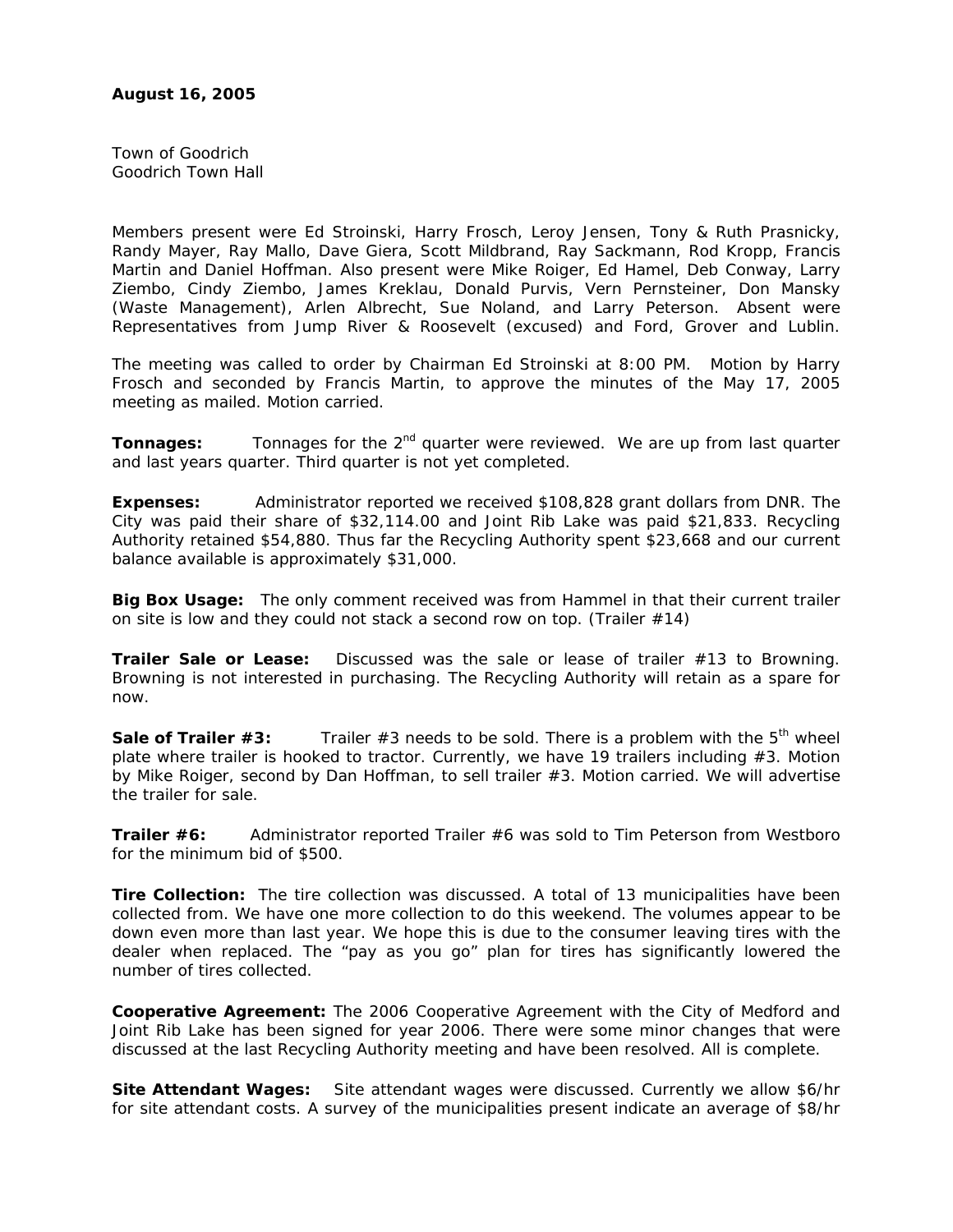is paid by the municipalities. We may look at raising our grant allowable amount in the future.

**Town of Browning Proposal:** The Town of Browning requested a proposal to check with other vendors due to concerns about how the system works, keeping attendants, etc. Medford Town Chair and Waste Management representative were present. Medford has (6) 8 yd dumpsters at their site for recycling. Waste Management takes paper/magazines/cardboard in one; glass/plastic in another. The tin and aluminum goes to Blasel. Waste Management indicated there is no cost for the units, but a monthly fee is paid not matter how full when serviced. In 2004 the Town of Medford received grant dollars of \$3500 and paid \$11,000 to Waste Management for recycling operations.

After discussion, the Recycling Authority requested Waste Management give us a quote for just the recycling at our 15 sites and another quote for recycling and garbage collection. This will be reviewed and discussed again at the November meeting. We would also like a report on tipping fees. Chairman Stroinski appointed a group to meet and review the proposal from Waste Management prior to the next Recycling Authority meeting. Members are: Dan Hoffman, Randy Mayer, Mike Roiger, Arlen Albrecht and Larry Peterson. They will meet the beginning of October.

**2006 Recycling Grant Application:** Administrator reported the 2006 grant application will be submitted to the DNR by October 1. The 2006 Recycling Efficiency Incentive Grant will also be submitted for fluorescent tube collection with Westboro.

**State Budget:** The State Budget on Recycling program was discussed. It appears that \$28 million dollars was taken for Chronic Wasting Disease.

**Concerns:** Concerns discussed at the May 17<sup>th</sup> meeting was addressed with Commercial Recycling. An update was given to the Recycling Authority. A new manager has been hired at CRC and all seems to be going well.

**Problems/comments/guest:** a) There was a problem with the trailer siting at the Grover site. All appears to have been resolved. b) CRC requested that the  $2<sup>nd</sup>$  tier of small boxes not have glass or tin put in them. c) One site has a long pallet in the back of trailer that had to be stepped onto and across, so they cut it off with a chainsaw.

The next meeting is scheduled for November 15, 2005 at Town of Taft. Motion to adjourn at 9:35 PM by Dave Giera and seconded by Dan Hoffman. Motion carried.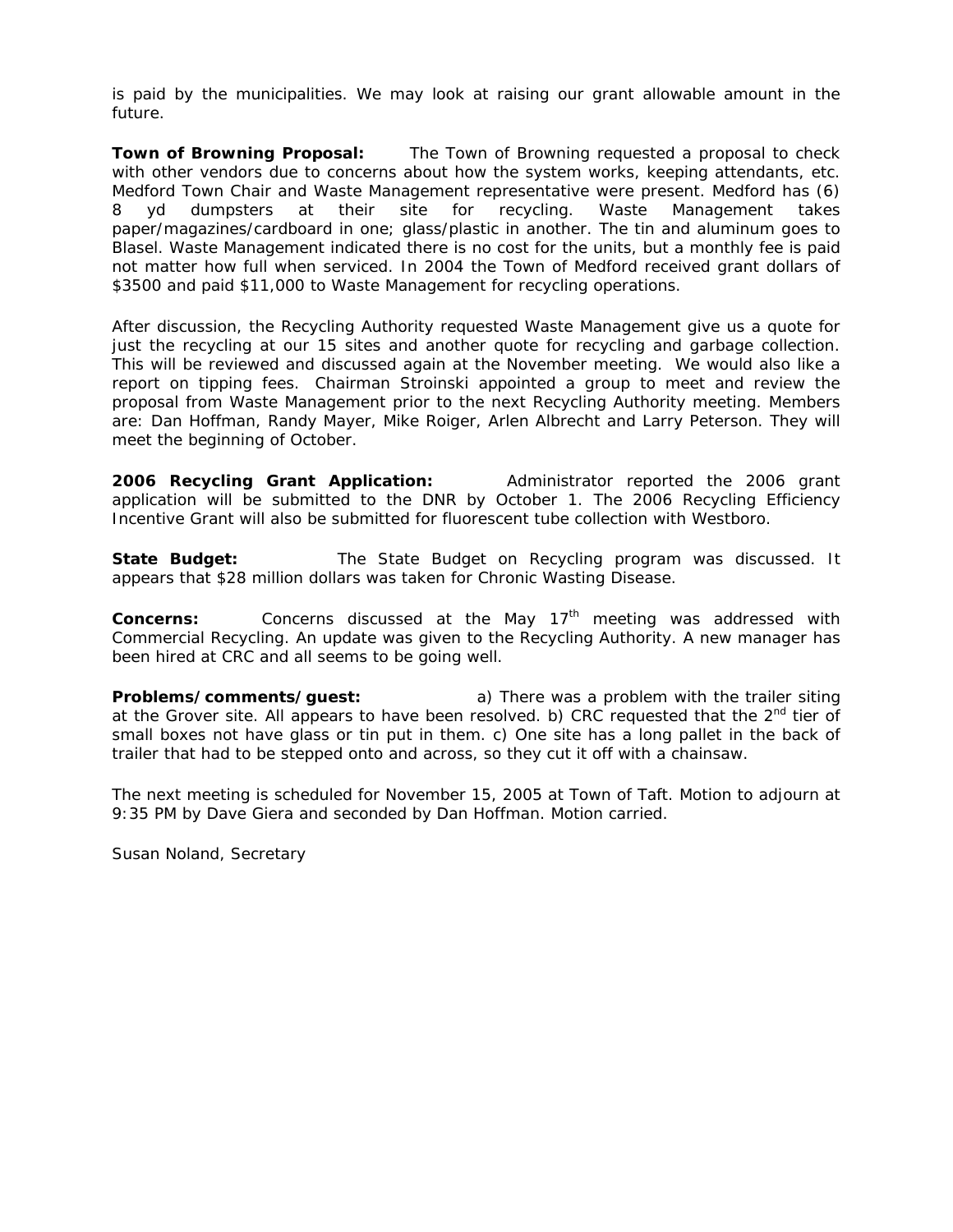Town of Ford County Meeting Room

Members present were Ed Stroinski, Harry Frosch, Leroy Jensen, Tony & Ruth Prasnicky, Bob Baker, William Dmytro, Randy Mayer, Ray Mallo, Dave Giera, Scott Mildbrand, Ray Sackmann, Rod Kropp, and Daniel Hoffman. Also present were Ed Hamel, Don Walworth, Arlen Albrecht, Sue Noland, and Larry Peterson. Absent were Representatives from Grover, Jump River, Pershing and Lublin.

The meeting was called to order by Chairman Ed Stroinski at 8:00 PM. Motion by Ray Mallo and seconded by Dan Hoffman, to approve the minutes of the February 15, 2005 meeting as mailed. Motion carried.

**Expenses**: Administrator reported we are anticipating revenue of approximately \$54,880. Currently through April, our expenses are \$15,332 of which \$5,700 was for 2 new trailers purchased.

**Tonnages:** Tonnages were reviewed. 1<sup>st</sup> quarter weights are up. Everything has been going good. Various concerns were discussed from the members about servicing of trailers. These matters will be discussed with Commercial Recycling Corporation. A report will be given at the next meeting.

**Big Box Usage**: The Recycling Authority members request that 3 big boxes be opened in front of each trailer and the  $4<sup>th</sup>$  left closed.

**Trailer Purchase**: Administrator reported that 2 trailers were purchased (006 & 007). They are 48' long. The price was \$5700 for both. They are nice trailers.

**Sale/Lease to Browning:** There have been some problems with Browning trailers with over weights, under weights and mixed-up trailers. They were looking at maybe having an extra trailer at site to put over-run volumes in. Arlen conducted some training with site attendants. At this time we will hold trailer #13 and let Browning decide what alternatives might work better.

**Trailer #6:** Administrator reported Trailer #6 was inspected and is in bad shape. The fifth wheel plate is rotted and framing is poor. Maintenance personnel from the Highway Department estimated repair would be \$1000 - \$1200. Motion by Dan Hoffman, second by Rod Kropp, to put trailer #6 up for sale on bids. Motion carried.

**Tire Collection:** The proposed schedule was reviewed and ok'd. Prices were discussed by tire size. Advertising will be done, brochures sent out, etc. Advertising will be done in the West Central Shopper and Star New Shopper.

Information should be sent out end of June or early July so towns can get brochures out to their residents.

**2005 Grant Award:** The 2005 grant award and distribution was discussed. The total dollars to be received from the DNR will be \$108,828. The Recycling Authority will receive an additional \$22,000, the City an additional \$11,000 and Joint Rib Lake will receive an additional \$6,000.

We may see the check as early as next week. At that time we will disburse funds to the City of Medford and Joint Rib Lake.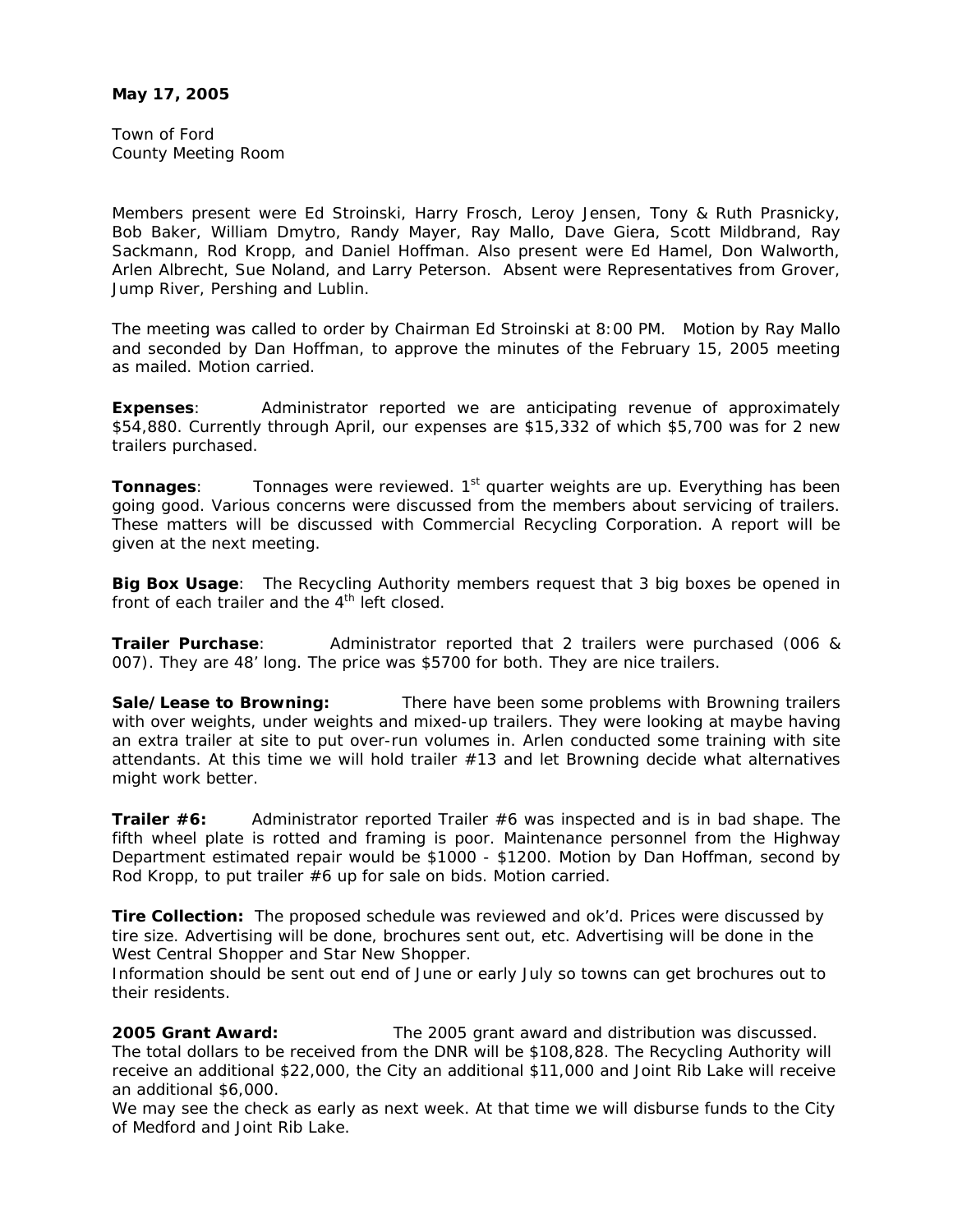Administrator reported that due to our excess grant dollars we were not awarded a REI Grant for 2005.

**2006 REI Grant:** We will complete a grant application for REIG in 2006. We will conduct a collection of fluorescent tubes with Westboro for the additional REI funds. They will receive a portion of funds based on per capita.

**Mini-Committee Meeting:** An update on the meeting held on April 7<sup>th</sup> to discuss Cooperative Agreement with City and Joint Rib Lake contract was given. There were individual items that were clarified and incorporated for a new agreement in 2006. Each of the 3 entities need to review and approve the contract so it can be signed by this fall. Motion by Dan Hoffman, second by Ray Mallo, to approve Cooperative Agreement and allow Ed Stroinski to sign. Motion carried.

**Clean Sweep Collection:** Reviewed Clean Sweep Collections held on Saturday May 14. Volumes collected in Stetsonville were:

 269 appliances 116 vehicles in appliance/electronics 180 gallons oil 50 batteries 71 participants in chemical collection

Volumes collected in Cleveland were:

 16 appliances 11 vehicles in appliance/electronic 25 gallons oil 5 batteries 6 participants in chemical collection

Another collection will be held in July at Westboro and Taft.

We may look at doing a "mini appliance collection" with Little Black in September. Dan will give us a proposal. We may try to do a site out West also.

**Problems/comments/concerns:** The new type of padlock we will be purchasing was viewed. These are cased in plastic so they will not rust as easily and also have a flip open/close bottom to help prevent problems with locks freezing up.

The next meeting is scheduled for August 16, 2005 at Town of Goodrich. Motion to adjourn at 9:15 PM by Randy Mayer and seconded by Ray Mallo. Motion carried.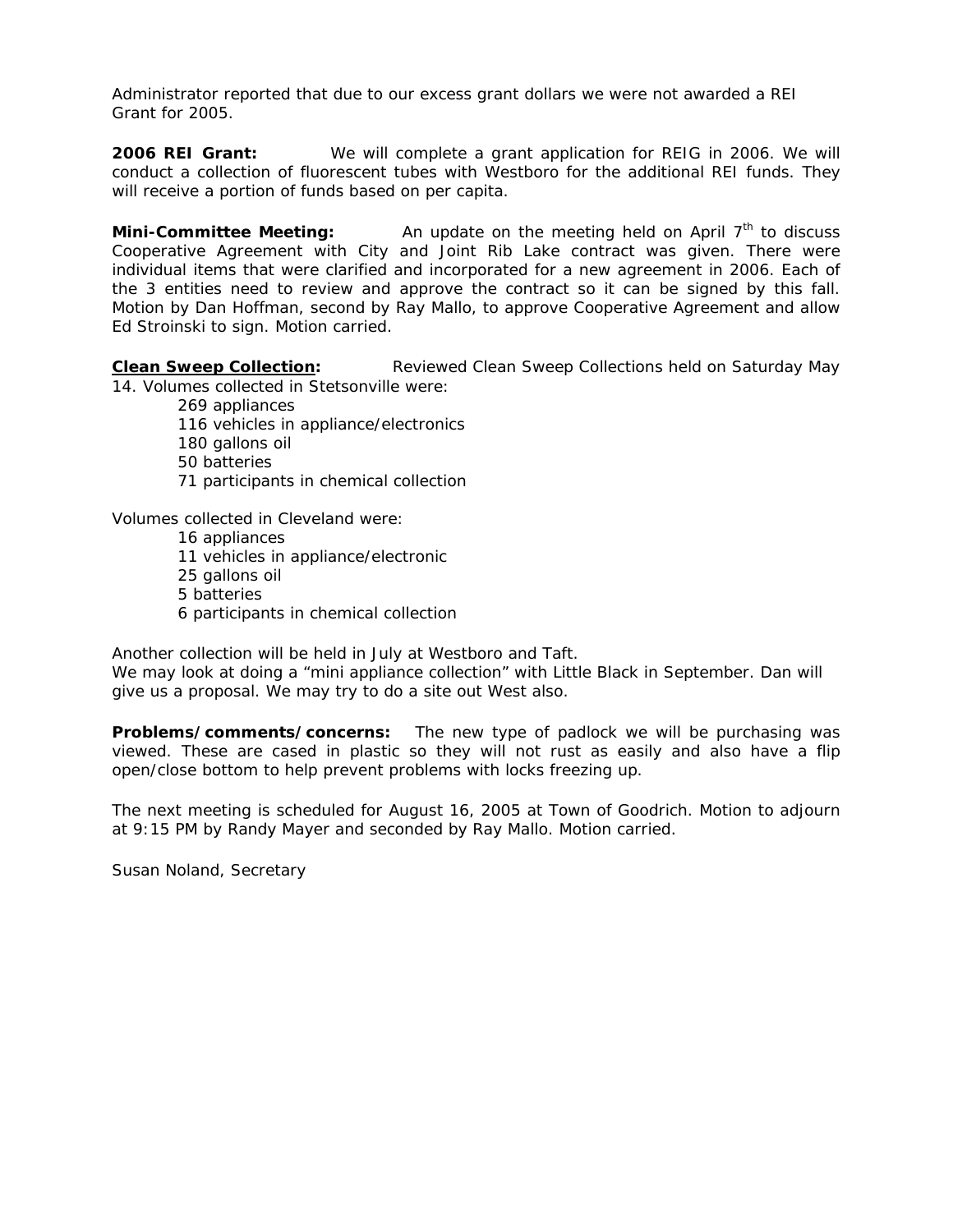## **April 7, 2005**

Taylor County Recycling Authority "Mini Committee" West Entrance-Courthouse

This meeting will be an AdHoc Committee of the Recycling Authority to deal with specific matters for the joint agreement with the City of Medford and Joint Rib Lake as Recycling Authority members. Present were Ed Stroinski (Recycling Authority rep), Joe Knorn (Rib Lake rep.), John Fales (City rep), Arlen Albrecht, Larry Peterson, and Sue Noland.

The meeting was called to order at 7:30 PM and it was decided to go with an open discussion rather than elect a Chairman. Any action required would go to the Recycling Authority for approval.

Administrator and Administrative Assistant met with City reps John Fales and Diane Maar last December to discuss possible changes to the current cooperative agreement for future signings. These suggested changes were reviewed by item and were:

 $1<sup>st</sup>$  paragraph = The term of the agreement was discussed. It was decided to go with a 1 year term for 2006 rather than multiple years at this time.

 $#8$  = The proposed wording will be changed to refer to a chart that will be attached indicating the proposed distribution of grant monies.

 $#11$  = Modified to indicate that if each partner could receive same funds as Basic 1999 Grant allocation, that partner may "opt out" and operate their own system and grant.

 $#12 =$  Education activities should be done by each partner for their own unique program and program specifics.

 $#13 =$  Clarify that the administrative body will disburse the funds. The administrative body shall consist of 1 voting member from the Recycling Authority, City of Medford, and Joint Rib Lake.

 $#15$  = The Recycling Authority (not County Board) can execute the cooperative agreement.

The existing agreement will be revamped with the changes discussed above. The newly revised agreement will be sent out to Jt Rib Lake and City for their review.

The Proposed Distribution of 2005 Grant Monies chart was reviewed. Each partner felt the dollar figures looked good. The RA should receive approx. \$54,000, the City \$32,000 and Rib Lake \$21,000.

We will meet again in late August after each partner can go over proposed changes with their respective entity. This will allow enough time for next year's agreement signing before grant applications are due to the DNR.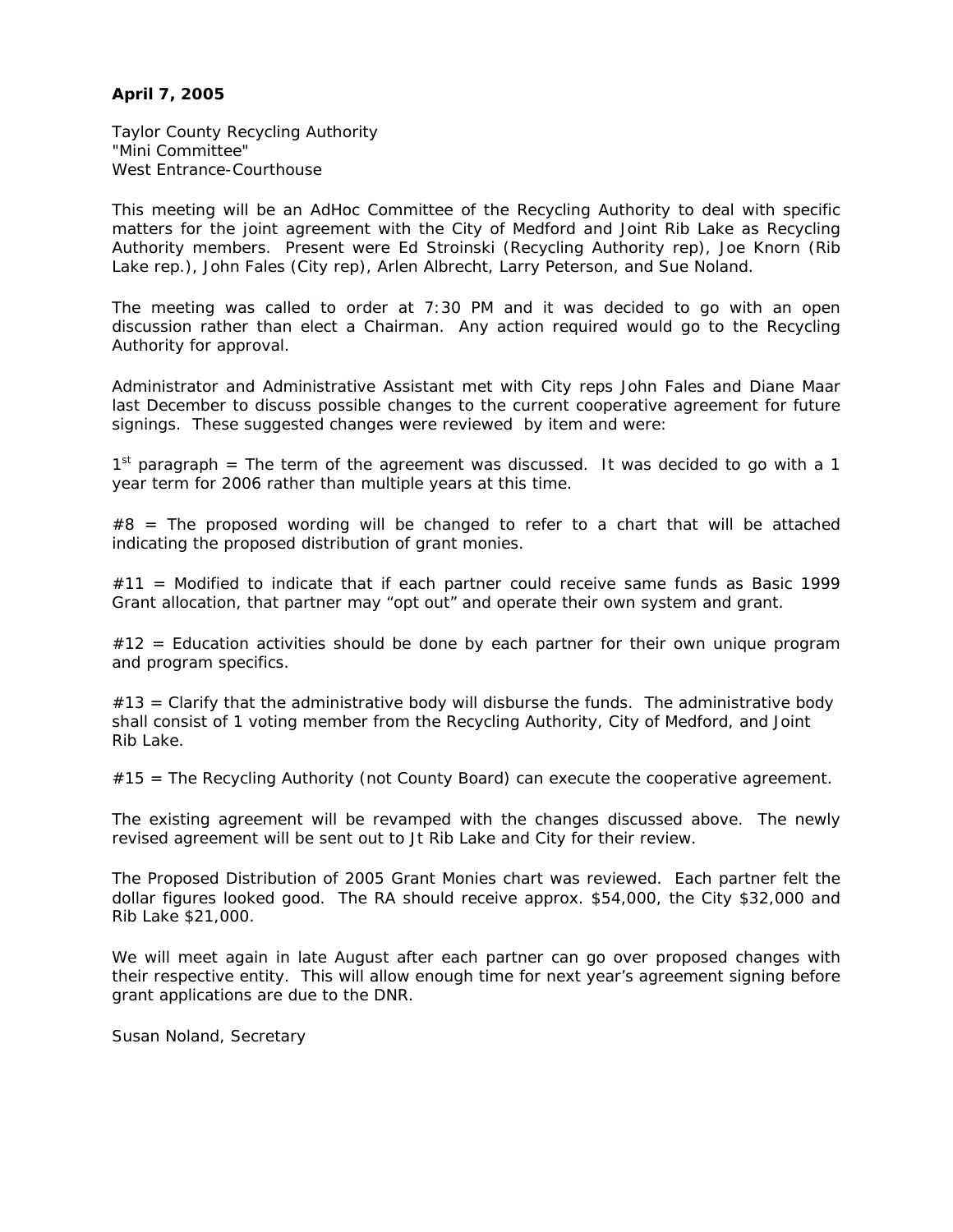## **February 15, 2005**

Village of Stetsonville Jean M Thompson Library

Members present were Ed Stroinski, Harry Frosch, Ron Roth, Tony Pasnicky, Mike Roiger, Bob Baker, Randy Mayer, Ray Mallo, Dave Giera, Francis Martin, Ray Sackmann, Rod Kropp, and Daniel Hoffman. Also present were Scott Mildbrand, Ed Hamel, Don Walworth, James Kreklau, Arlen Albrecht, Sue Noland and Larry Peterson. Absent were Representatives from Grover, Jump River, Roosevelt and Lublin.

The meeting was called to order by Chairman Ed Stroinski at 8:05 PM. Motion by Mike Roiger and seconded by Ray Mallo, to approve the minutes of the November 16, 2004 meeting as mailed. Motion carried.

**Tonnages/Expenses:** The Tonnages & Expenses were reviewed for Year-End 2004 and for 2005 to date. Volumes: Our volumes are close in 2004 to the same as previous year. There were a couple of towns that brought in scrap metal which put their pounds way up. Administrator went through volumes based on a per capita to see what each Municipality pound/capita is. The DNR requirement is 83.7 pounds per capita.

Expenses: The Year-End balance is -\$239.38 for 2004. This will be zeroed out with administration costs for a balance of \$0 forward to 2005.

With the new members that joined County as of 1-1-05 the Recycling Authority will be getting an additional \$17,000 for grant dollars and approximately \$4,000 for Recycling Incentive money. Members should be thinking about what we need/ways to improve our present system with the extra dollars we will be getting.

It was suggested to put windows in the front of the trailers as they are very dark inside.

**Big Box Usage:** The Recycling Authority members requested 4 big boxes in front of each trailer and 6 small collapsible boxes for stacking on top. This request will be relayed to CRC.

**Trailer Purchase:** There are 1992 Stoughton trailers (48' long) available at a cost of \$2850 delivered. Motion by Mike Roiger and seconded by Ray Mallo to purchase 2 new trailers for \$2850 each and sell one old trailer and one other trailer will be kept for a spare. Motion carried.

**Tire Collection:** Administrator reported he had checked prices with a couple different agencies for old tire collection. Various options were discussed. This year we would like to pick-up numerous sites in one weekend and be done in 3 weeks rather than spread out over a two month span.

The cost was set as \$1 car, \$5 truck & \$10 tractor. The tentative schedule was reviewed with members present, and a proposal was agreed upon. Motion by Rod Kropp and seconded by Dave Giera to approve \$1, \$5, \$10 cost and proposed schedule. Motion carried.

**Contract Extension:** An addendum has been signed to extend current recycling contract with CRC effective 1-1-05 through 12-31-07 with any mileage over 20 miles would be reduced from \$8 to \$4/loaded mile.